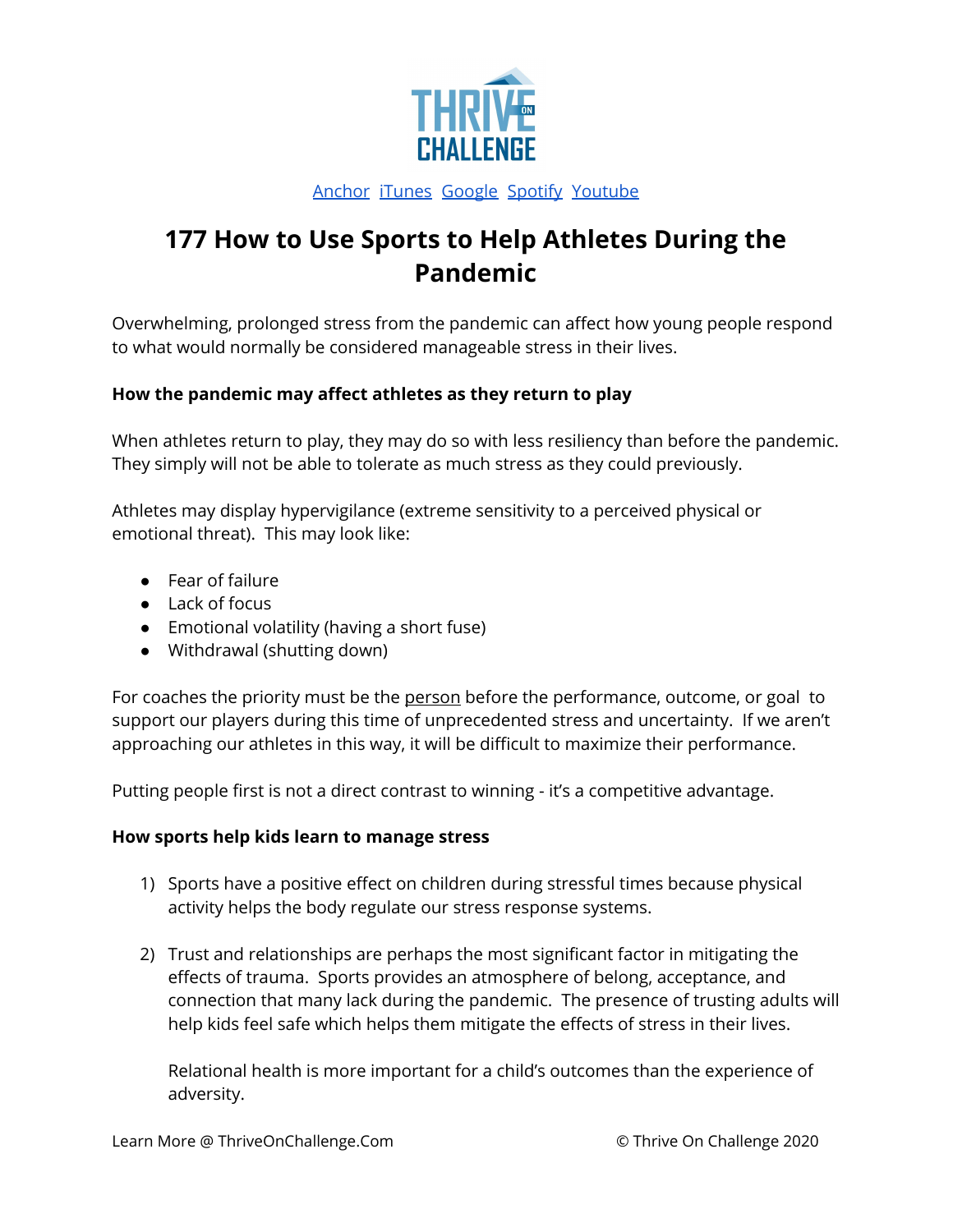

- 3) Sports provide manageable patterns of stress which allows kids to build resiliency.
	- a) When stress is prolonged, chaotic, or out of our control it creates vulnerability
	- b) When stress is controlled, moderate, and predictable it creates resilience

#### **The little things matter in our relationships with players**

As much as we want to connect, coaches give themselves some grace and remember that the smallest gestures, text messages, and emails add up over time.

How we show up to every interaction matters most. Can we make our athletes feel seen by asking good questions and actively listening so that they know they are cared for.

#### **Should we just cancel sports to remove the stress of not knowing if / when a season will take place?**

*Trauma is the wrenching away of control when you need it the most.*

The lack of control and predictability is one of the greatest stressors of the pandemic.

It's actually easier for a player to cope with the cancellation of a season than the uncertainty of not knowing if a sport will start / stop / continue.

### **The lessons that come from coaching through a pandemic**

Certainly there will be times in life when we will all face situations that are outside of our control, and this experience can help build resiliency for those moments down the road.

We can learn how to focus on the things we can control. Many coaches are finding success focusing their athletes on fitness & strength training.

We can focus on our progress - how have we developed during this time? What have we improved / changed in our habits that will make us more successful when we return? What competitive advantage have we gained in our commitment, perseverance, relationships, fitness, etc.?

Emphasize gratitude. The pandemic can help players and coaches gain perspective and to not take the sport or team for granted in the future.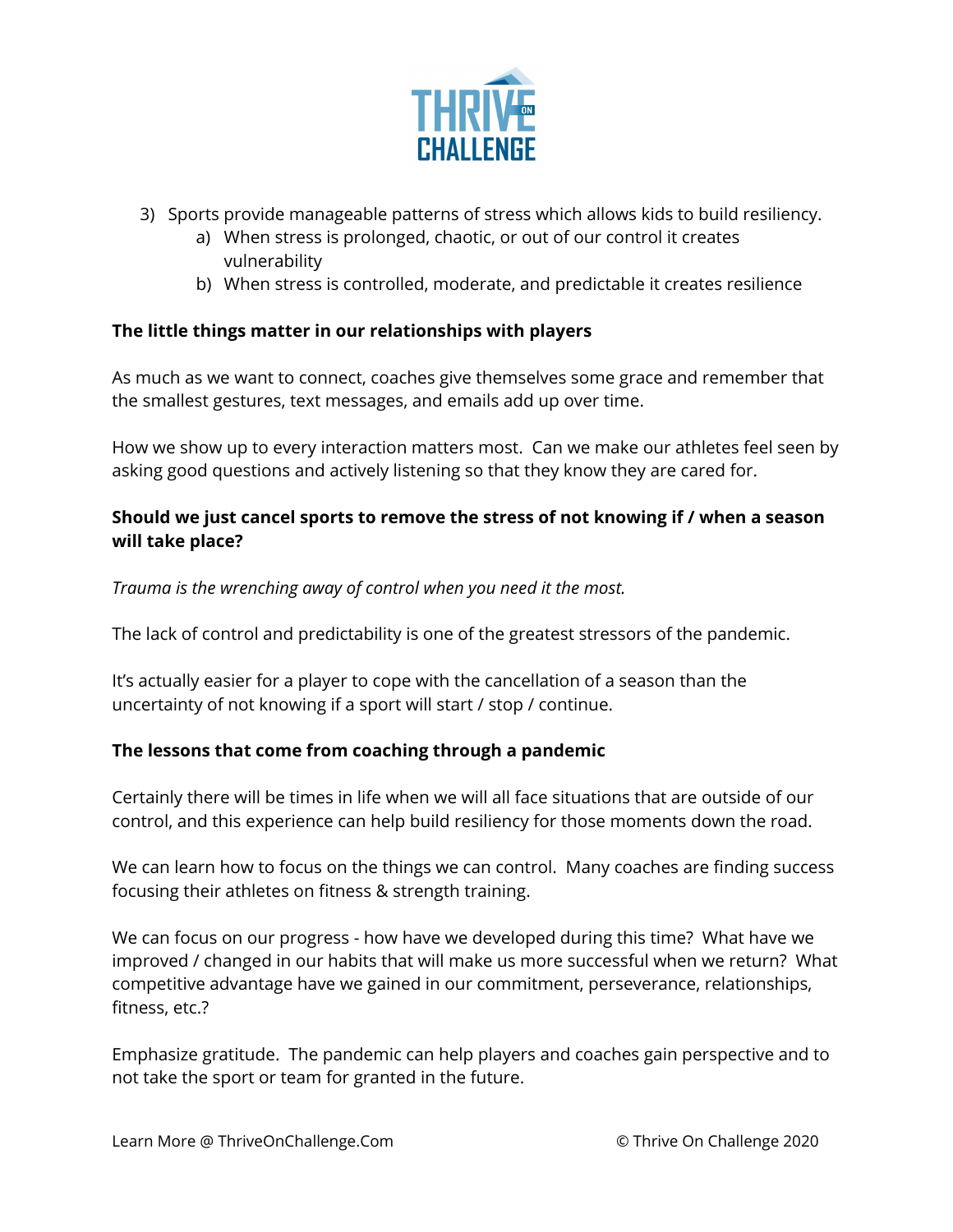

# **178 Creating the Right Environment for Our Athletes to Thrive with Megan Bartlett**

**To become resilient , children need environments where they feel safe and comfortable , and know what to expect so that their sensitized , over-reactive stress systems can gradually become calmer , and more " smoothly " regulated.**

- Dr. Bruce Perry, *The Boy Who Raised as a Dog*

Resiliency is not a product of how much or how little adversity we face, but develops as a result of the environment and the relationships we experience in the midst of that stress.

### **Is the environment we create as coaches helping or hurting our athletes and their ability to develop resilience?**

One of the biggest obstacles to creating a safe environment is when coaches respond to stress in unpredictable ways. The athlete responds by thinking, "I can't trust this person."

### **A dysregulated adult can't regulate a dysregulated child.**

Because of the brain's tendency to mirror the attitudes and behaviors of those around us, athletes are more likely to emulate the stress response of adults positively or negatively.

### **Is it appropriate for coaches to yell at players?**

What we don't see on TV are the moments when coaches build a strong relationship that can withstand emotional outbursts. Players who have developed emotional resilience may be able to tolerate yelling better than others.

We don't hear the stories of the players who were broken by a coach's angry tirades, or who quit the sport because the coach's behavior extinguished their love of the game.

Coaches need to reflect on their athletic past and consider some of their peers who may not have been negatively affected by a coach yelling.

As players return from the pandemic with less resiliency, coaches need to be mindful of how their athletes may not be able to handle "hard coaching" as they could before.

### **Athletes need coaches to model how to handle stress and uncertainty.**